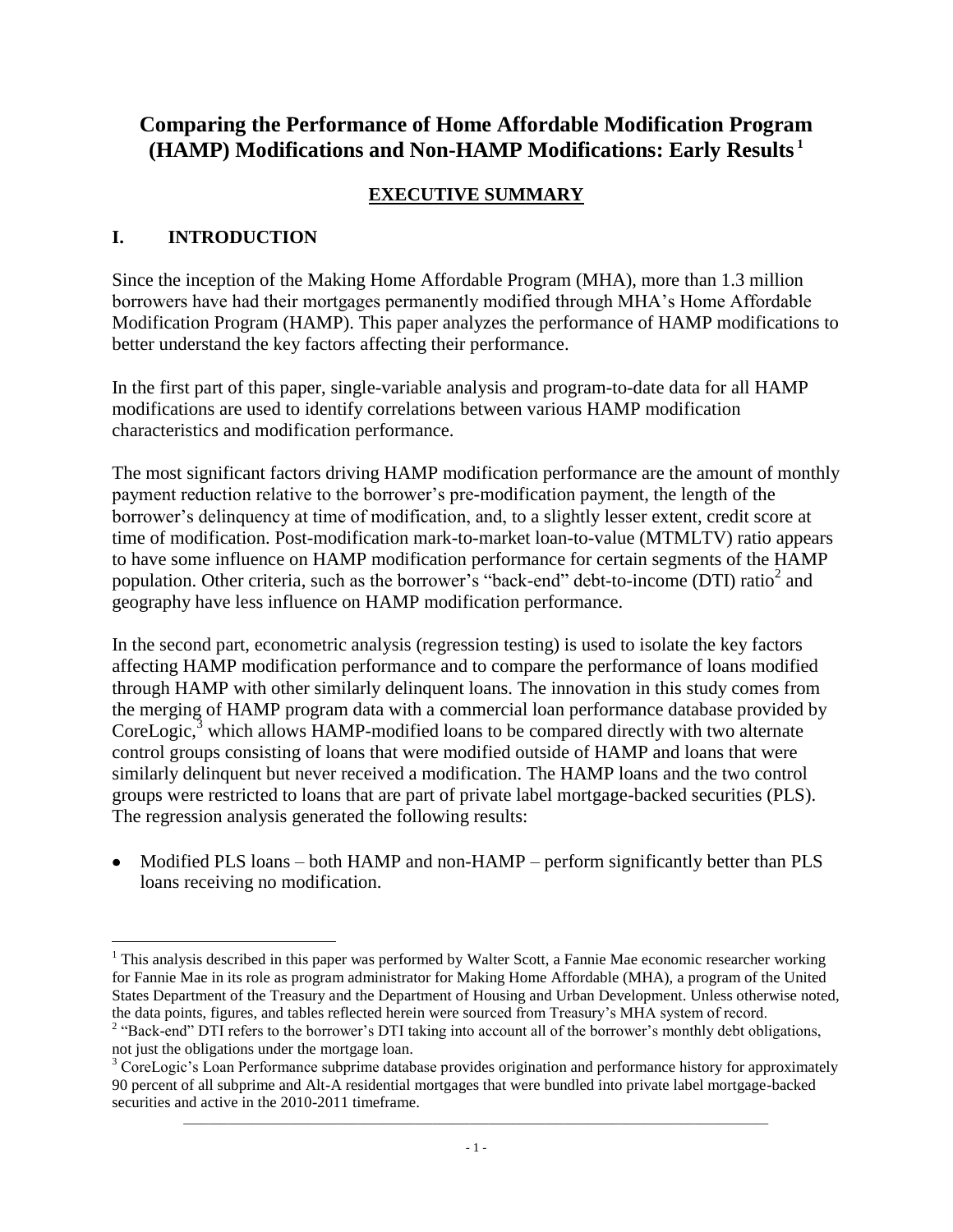- Payment reduction and delinquency at the start of the modification are initially the two most significant factors driving the performance of both HAMP and non-HAMP modifications. However, the significance is found to be time sensitive: the importance of delinquency at time of modification decreases as the modification ages, while the importance of payment reduction increases. Other factors contributing to performance include post-modification MTMLTV, credit score at the time of loan origination, and geography.
- HAMP modifications of PLS loans perform better than non-HAMP modifications of PLS loans. This is true even when controlling for modification terms, including payment reduction. For example, a HAMP modification of a PLS loan with a 10 to 20 percent payment reduction performs better than a non-HAMP modification of a similar PLS loan also with a 10 to 20 percent payment reduction.
- The act of resetting a borrower's delinquency level was proven to have a major initial impact on the borrower's post-modification performance. This "delinquency reset effect" is also time sensitive and diminishes significantly as the modification ages.

While confined to a subset of loans (i.e., PLS loans), these conclusions suggest that borrowers in HAMP modifications may be significantly less likely to experience redefault than borrowers receiving no modification at all or a modification outside of HAMP. The importance of this issue to struggling borrowers, oversight bodies, lawmakers, and other housing policymakers underscores the importance of further research on this topic and replication of this analysis on a broader set of loan data.

# **II. SINGLE-VARIABLE ANALYSIS OF FACTORS DRIVING PERFORMANCE USING DATA FOR ALL HAMP MODIFICATIONS**

As of March 2014, over 945,000 permanent HAMP modifications were performing and in good standing within the MHA program. More than 380,000 or 28 percent had been disqualified from the program because the borrower missed three consecutive monthly payments on the modified loan. Through February 2014, HAMP modifications were experiencing overall redefault rates<sup>4</sup> of 5.2 percent, 13.4 percent, 20.3 percent, and 26.1 percent by months 6, 12, 18, and 24, respectively.

The data also indicate that the performance of HAMP modifications has gradually improved over time, with more recent vintages of modifications generally performing better than older vintages at any given seasoning point. For example, for modifications in effect for one year, 20.5 percent of modifications started in the third quarter of 2009 have disqualified, compared to 9.5 percent of modifications started in the first quarter of 2013.

In addition, as seen in Figure 1, the data show that the growth rate of redefaults on HAMP modifications is declining. Thus, while the cumulative redefault rate for each annual vintage of

<sup>&</sup>lt;sup>4</sup> Unless otherwise noted, this paper defines a redefault as a modification that becomes 90 or more days delinquent following modification.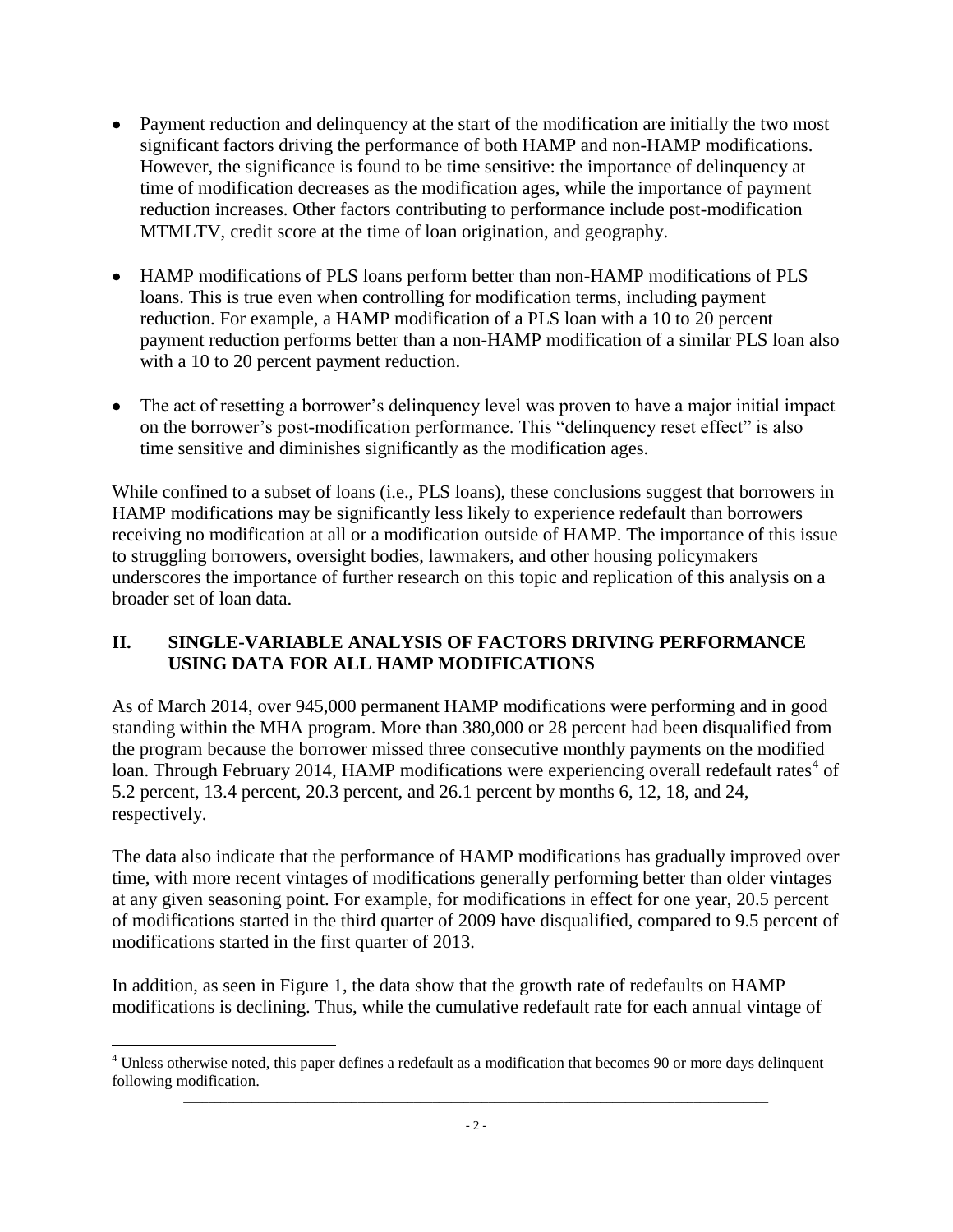modifications grows over time, the redefault rate for each successive three-month period generally declines.



**Figure 1: HAMP Three-Month Conditional Redefault Rates by Modification Year<sup>5</sup>**

Single-variable analysis of Treasury data collected as part of the HAMP modification process helps to shed light on the characteristics that most influence modification performance. The results of this analysis are limited by both the inherent limitations of single-variable analysis and potential unobserved factors not found in the Treasury data. For example, while income level is collected as part of the modification process, post-modification fluctuations in levels of income are unknown and may have a significant impact on performance.

**Payment Reduction:** Most HAMP modifications result in significant mortgage payment reductions, with half of the population receiving a monthly payment reduction of approximately \$500, or over a third of the median monthly payment before modification.<sup>6</sup>

As seen in Figure 2, single-variable analysis shows that the amount of payment reduction has a significant impact on performance. Modifications with larger payment reductions consistently outperform those modifications with smaller reductions. This is true across all vintages and seasoning points. Over time, the gap in performance among payment reduction cohorts increases significantly. For example, 41 percent of HAMP borrowers with modifications that reduce the monthly payment by 20 percent or less became 90 or more days delinquent within 24 months of modification, compared to only 16 percent of borrowers with a monthly payment reduction of greater than 50 percent.

 $<sup>5</sup>$  The three-month redefault rate was calculated as the number of permanent modifications disqualified within the</sup> three-month period divided by the number of permanent modifications remaining active at  $month(T - 3)$  and if still active at *month T*. Permanent modifications remaining active at *month(T—3)* excludes those permanent modifications that have paid off or disqualified by  $month(T - 3)$ .

<sup>&</sup>lt;sup>6</sup> March 2014 Making Home Affordable Program Performance Report.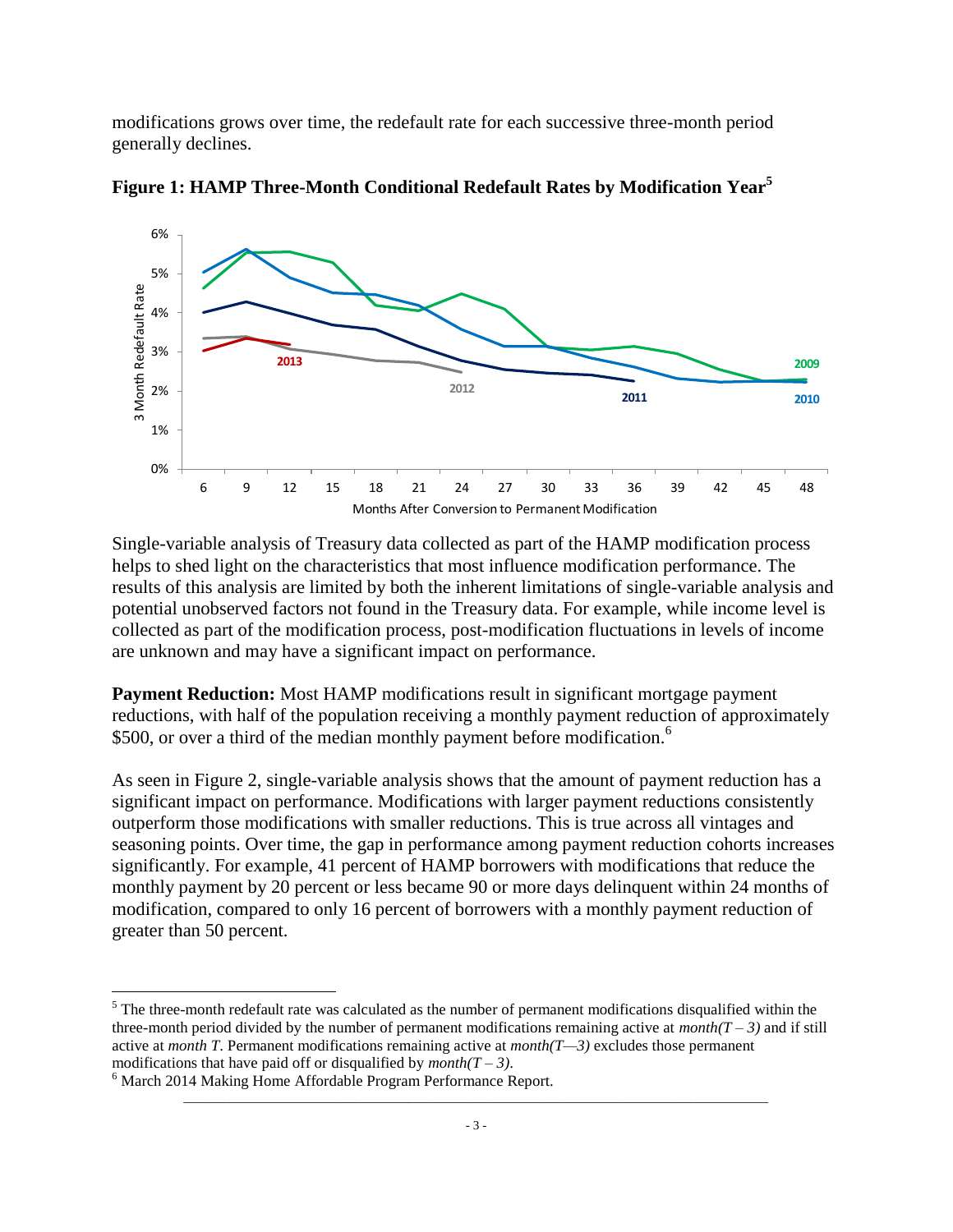

**Figure 2: Performance by Percent Reduction in Monthly Mortgage Payment**

**Delinquency at Time of Modification:** The single-variable analysis also indicates that performance of the modification is influenced by the length of delinquency of the loan at the start of the modification. Borrowers who were 31 to 90 days delinquent at the start of the HAMP modification experienced a 24 percent redefault rate in the subsequent 24 months, compared to a rate of 30 percent for borrowers whose delinquency was between 121 and 210 days at trial start.

**Figure 3: Performance by Delinquency at Time of Modification**



 $\overline{a}$ 

**Credit Score:** The single-variable analysis also indicates that credit score at the time of modification also has a significant impact on performance. 7 For example, borrowers with credit

<sup>7</sup> Treasury's program data contain information on the borrower's credit score at the time of *modification*. The data show a correlation between degree of delinquency at the time of modification and credit score at the time of modification. Borrowers who were more delinquent at the time of modification tended to have lower credit scores,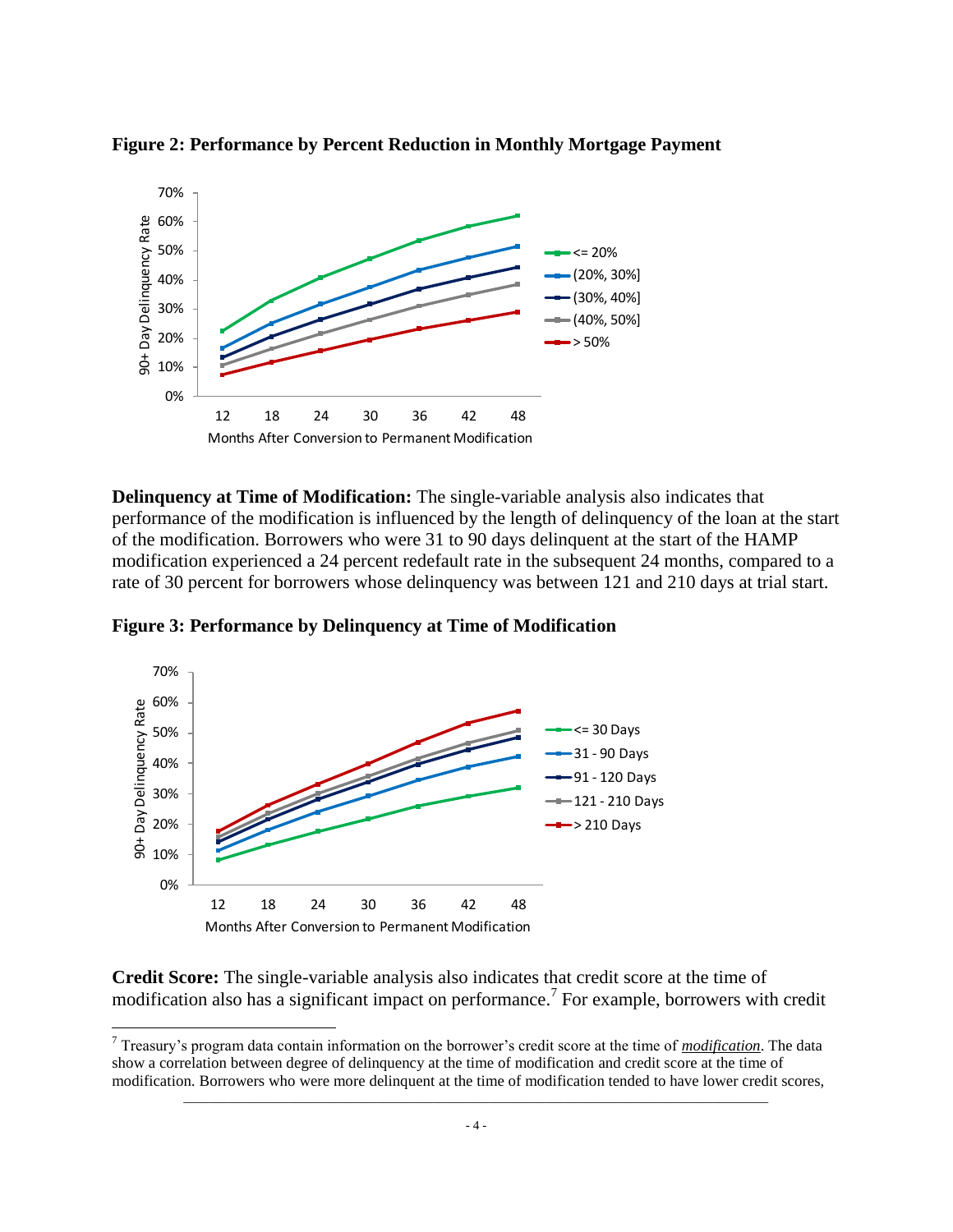scores below 580 at the time of modification experienced a 33 percent redefault rate in the subsequent 24 months, compared to a rate of 11 percent for borrowers whose credit scores were above 660.



**Figure 4: Cumulative Redefault Rate by Credit Score at Time of Modification**

**Post-Modification MTMLTV:** Single-variable analysis of HAMP data indicates that postmodification MTMLTV has an impact on redefault rates but to a lesser degree than the factors discussed above. For example, as seen in Figure 5, the difference in 24-month redefault rates between borrowers with an MTMLTV of 80 percent or less and those with an MTMLTV of greater than 170 percent is about 9 percentage points. In contrast, borrower outcomes do not vary greatly for MTMLTV between 80 and 170 percent.

which is logical since delinquency on the mortgage has a significant impact on credit score. Note that Treasury's program data do not include the borrower's credit score at the time of *loan origination,* making it impossible to analyze the potential impact of this factor on modification performance in the single-variable analysis.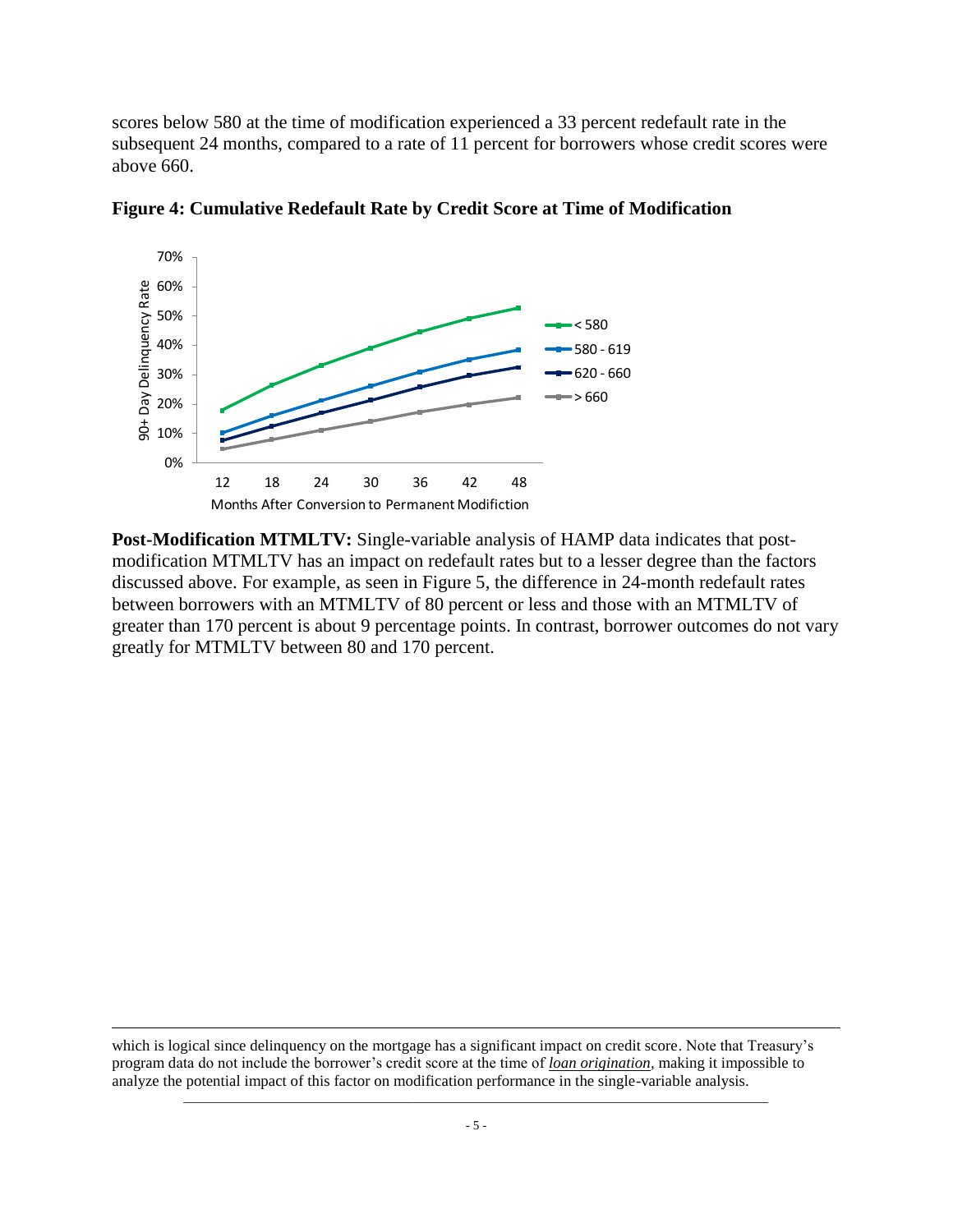

**Figure 5: Cumulative Redefault Rate by Post-Modification MTMLTV**

#### **III. REGRESSION ANALYSIS OF THE EFFECTIVENESS OF HAMP AND NON-HAMP MODIFICATIONS FOR PLS LOANS**

To gain greater insight into the factors driving modification performance and the effectiveness of both HAMP and non-HAMP modifications, this study uses regression analysis to look at three populations of similarly delinquent PLS loans:

- Loans modified under HAMP:
- Loans modified outside of HAMP (proprietary modifications); and,
- Loans that were not modified.

The study population of HAMP loans was derived by matching data from the CoreLogic commercial loan performance database for PLS loans against the subset of HAMP modifications of PLS. In addition, the loans from this commercial database were restricted to loans that became at least 30 days delinquent during the timeframe of the HAMP program.

The performance of modified loans was measured in terms of the loan's status after a fixed time interval (ranging from six to 36 months) from the date the modification became permanent. The loan was considered to have an adverse outcome (redefault) if by the end of a time interval it had: a) become 90 or more days delinquent; b) been liquidated at a loss; or c) required an additional modification. Loans that became delinquent but were not modified were examined over the same time interval. In this control group a loan was considered to have an adverse outcome if by the end of the time interval it had: a) become 90 or more days delinquent; b) been liquidated; or c) been subsequently modified.

This regression analysis allows for the separation of the true treatment effects of a modification from possible selection effects. Modification effectiveness is measured as the selection-biasadjusted average treatment effect on the modified loan (also known as the average treatment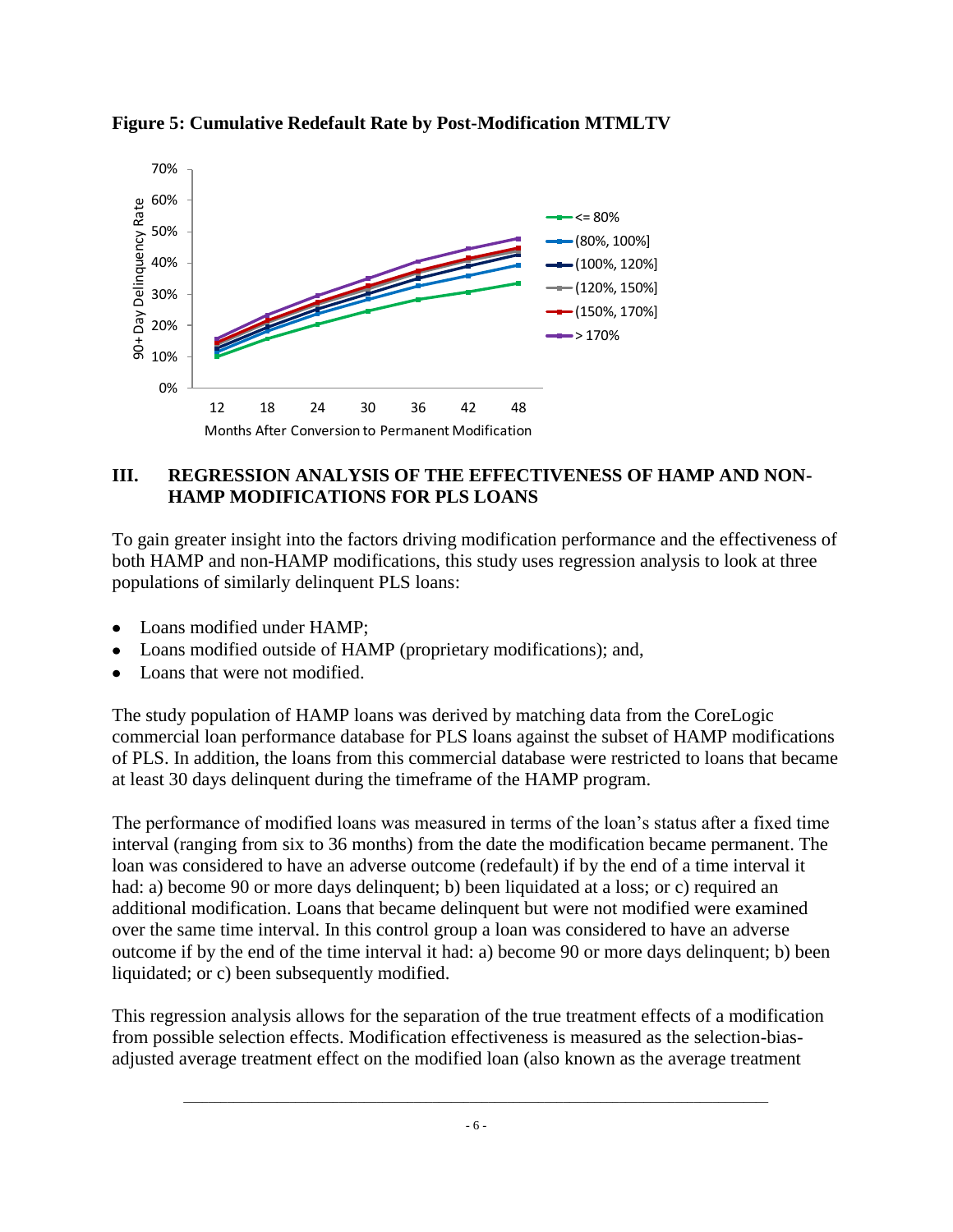effect on the treated or ATET). This is estimated from an econometric model that simulates random assignment of loans to the modification program. The ATET is the average difference between a loan's expected probability of an adverse outcome (defined as becoming 90 or more days delinquent) over a fixed period of time depending on whether the loan was modified under HAMP, modified outside of HAMP, or not modified at all. For example, if the average loan has a 60 percent chance of an adverse outcome without modification but a 40 percent chance when modified, then the ATET is 20 percentage points.<sup>8</sup>

The analysis examined a series of hypotheses about modification effectiveness and the factors driving modification performance.

#### **Hypothesis 1: Modifying a loan has a significant effect on borrower performance outcomes, even when controlling for borrower and loan characteristics.**

This was strongly confirmed. While selection bias is a significant factor, typically accounting for 13 to 33 percent of the observed modification effects, there is a substantial modification treatment effect. A typical PLS loan receiving a HAMP modification in 2010, for example, had its likelihood of redefault reduced by about 40 percentage points, even 36 months after the date of modification.

A breakdown of HAMP and non-HAMP observed effects, selection effects, and treatment effects is shown in Figure 6. Note that the selection effects depicted in Figure 6 act in opposite directions on the HAMP and non-HAMP populations. The regression analysis predicts that if loans had been randomly assigned to modification programs, expected overall HAMP performance would be worse, but expected non-HAMP performance would be better. This implies that a number of the loans that fell out of the HAMP pipeline but then received proprietary modifications during this time period had higher-than-average risk characteristics.

<sup>&</sup>lt;sup>8</sup> As with the single-variable analysis, the results may be influenced by variables that are unobservable due to limitations in the data set. For example, the commercial database employed by the study does not clearly indicate which modifications received principal forgiveness or forbearance, making it difficult to isolate their potential effects on modification performance. Similarly, data limitations made it impossible to test the effects of the backend DTI or the borrower's credit score at the time of modification. Note that unlike the Treasury data used for the single-variable analysis, the data used for the regression analysis do include the borrower's credit score at the time of loan origination.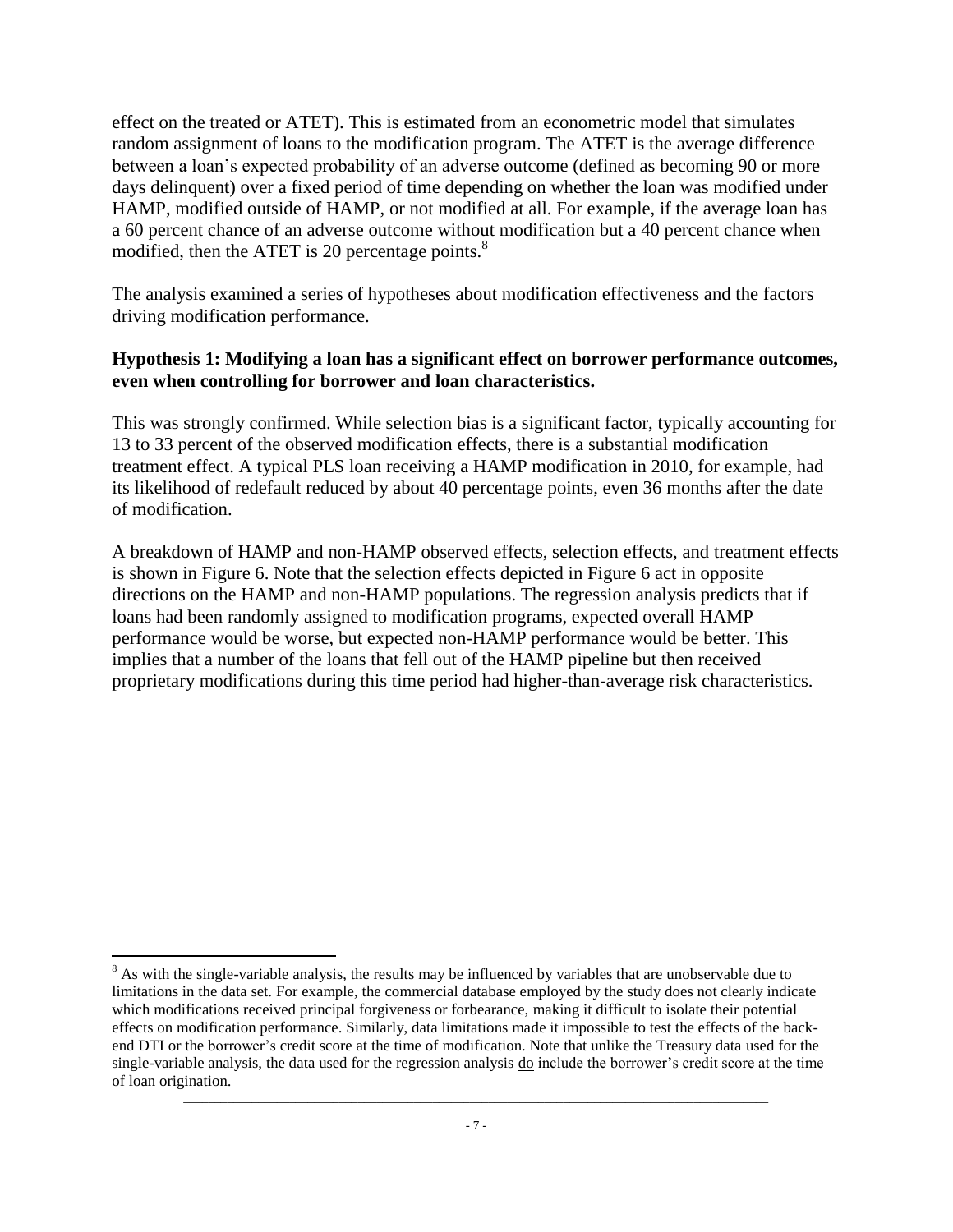### **Figure 6: Breakdown of Estimated Selection and Treatment Effects of 2010 HAMP and Non-HAMP Loans**



#### **Hypothesis 2: HAMP modifications perform better than non-HAMP modifications, even when controlling for borrower and loan characteristics***.*

This was also confirmed but more strongly for loans receiving a HAMP modification in 2011 than in 2010. Even when looking only at modifications that reduced borrowers' payments, borrowers receiving a HAMP modification in 2011 have on average a 18 percentage point lower redefault rate after 24 months than those receiving non-HAMP modifications. Borrowers receiving a HAMP modification in 2010 perform better (7 percentage points lower redefault rate) than those receiving non-HAMP modifications through month 36. These differences in performance are likely the result of the more generous payment reductions typically offered by HAMP modifications versus non-HAMP modifications. Table 1 below compares treatment effects of HAMP and non-HAMP modifications across both modification vintages at various points in time since modification.

## **Table 1: Average Treatment Effect on the Treated (Modified) Population, with Sample Selection Effects Removed (Numbers Show Percentage Point Decrease in Likelihood of Redefault)**

| <b>Modification Vintage</b> | <b>Months Post Modification</b> |                 |    |    |    |    |
|-----------------------------|---------------------------------|-----------------|----|----|----|----|
|                             | 6                               | 12 <sub>2</sub> | 18 | 24 | 30 | 36 |
| <b>2010 HAMP</b>            | 56                              | 51              | 47 | 44 | 42 | 40 |
| 2010 Non-HAMP               | 55                              | 48              | 43 | 40 | 35 | 33 |
| <b>2011 HAMP</b>            | 64                              | 60              | 55 | 51 |    |    |
| 2011 Non-HAMP               | 54                              | 43              | 37 | 33 |    |    |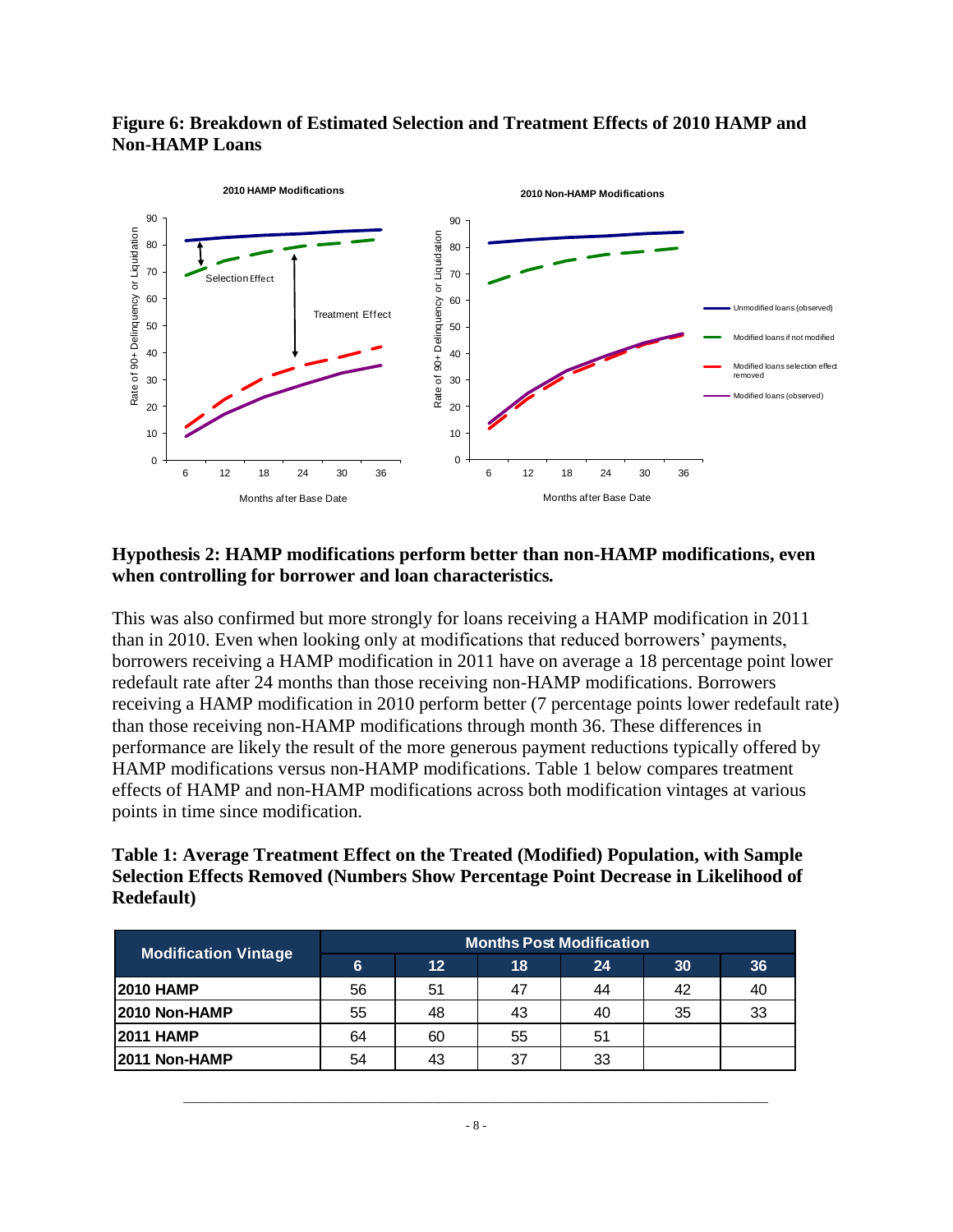### **Hypothesis 3: Controlling for borrower and loan characteristics, payment reduction is the most significant factor driving modification performance.**

The results from testing this hypothesis are time-dependent. Initially, the borrower's level of delinquency at the time of modification is the most important factor determining performance, with level of payment reduction slightly less important. As time passes, however, payment reduction becomes relatively more significant, and by two-or-more years post-modification it becomes the most important performance driver.

Figure 7 shows that by 36 months after modification payment reduction is the most important factor driving modification performance.



# **Figure 7: Relative Impact of Factors on Modification Performance at 36 Months, 2010 HAMP and Non-HAMP Modifications**

## **Hypothesis 4: HAMP modifications perform better than non-HAMP modifications, even when controlling for borrower and loan characteristics** *and* **the changes in loan terms***.*

This hypothesis was confirmed with qualifications. To assess this hypothesis, the performance of a modification with *no payment reduction* was used as a baseline,<sup>9</sup> from which the performance of a HAMP and non-HAMP modification across different levels of payment reduction could be compared. As shown in Figure 8, there appears to be a persistent performance advantage for HAMP modifications, independent of the changes in loan terms. At the same time, loans with HAMP modifications have shown a stronger response to payment reductions, while non-HAMP modifications have had a relatively larger effect for borrowers who were extremely delinquent (12 months or more) prior to the modification.

 $9^9$  For comparison purposes, the analysis assumed a redefault rate of 45 percent at 18 months post-modification.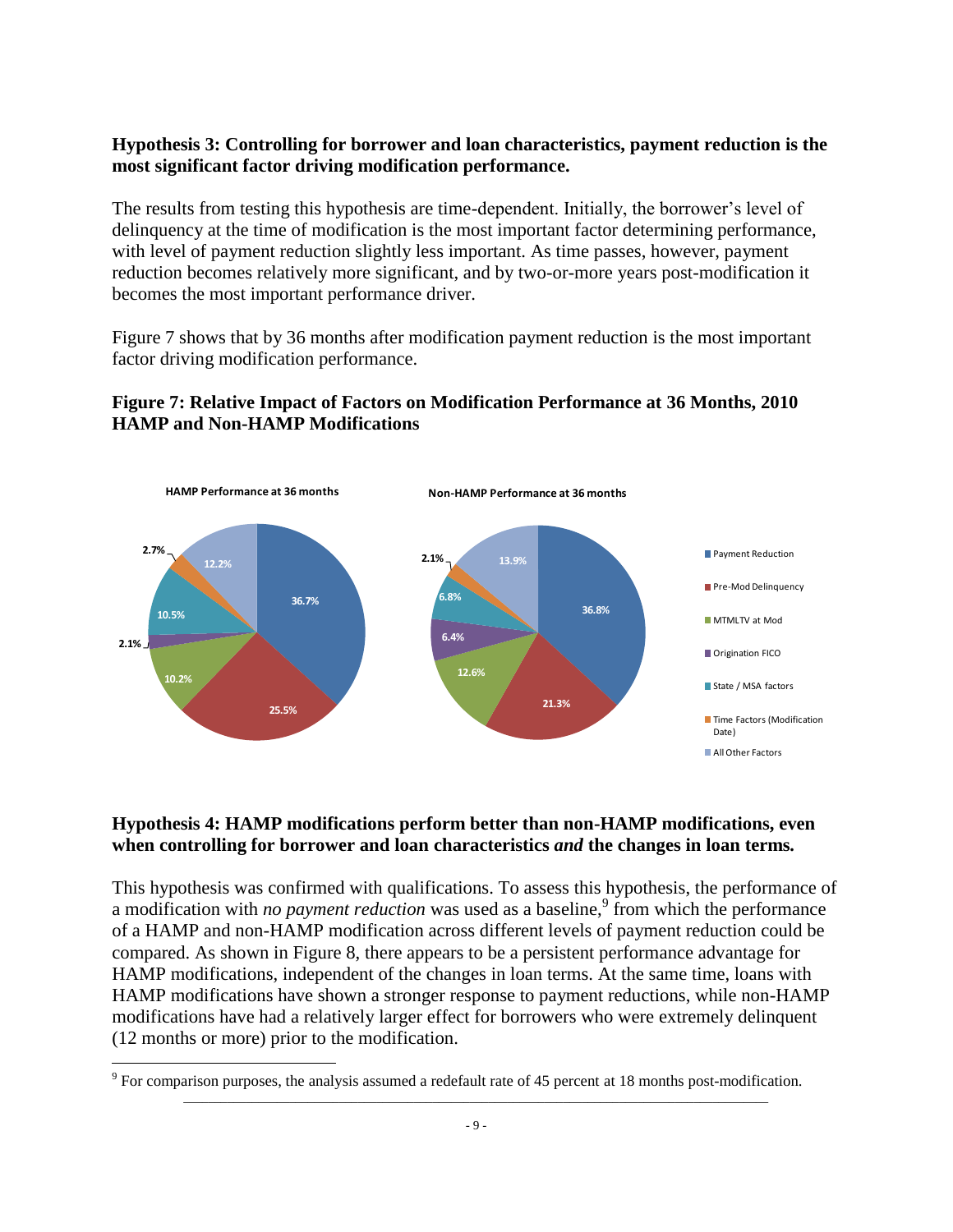### **Figure 8: Reduction in Redefault Probability 24 Months Post-Modification by Payment Reduction Percentage**



## **Hypothesis 5: Modifying a loan has a positive impact on loan performance, even when controlling for borrower and loan characteristics** *and* **the changes in loan terms.**

Finally, the analysis also sought to test whether a modification has a positive impact even in cases where it did not reduce the borrower's payments or principal balance but simply reset the borrower's delinquency status to "current." In other words, does the process of bringing a delinquent borrower current, by itself, change the borrower's payment behavior?

This appears to be true primarily in the short term. The act of resetting a delinquent borrower to current status has a significant effect on loan performance, but this effect diminishes significantly over time and is mostly absent by 36 months after the modification for borrowers that were less than or equal to six months delinquent at the time of modification. While still trending downward, a residual effect remains 36 months after modification, specifically for the non-HAMP population more than six months delinquent. This is shown graphically in Figures 9 and 10.

Note that in both Figures 9 and 10 the effect of delinquency at time of modification is initially strong but decreases significantly over time. This is shown by the convergence of reduction of redefault probability across delinquency buckets over time. This further confirms the results from testing Hypothesis 3 (that payment reduction is the most significant factor driving modification performance).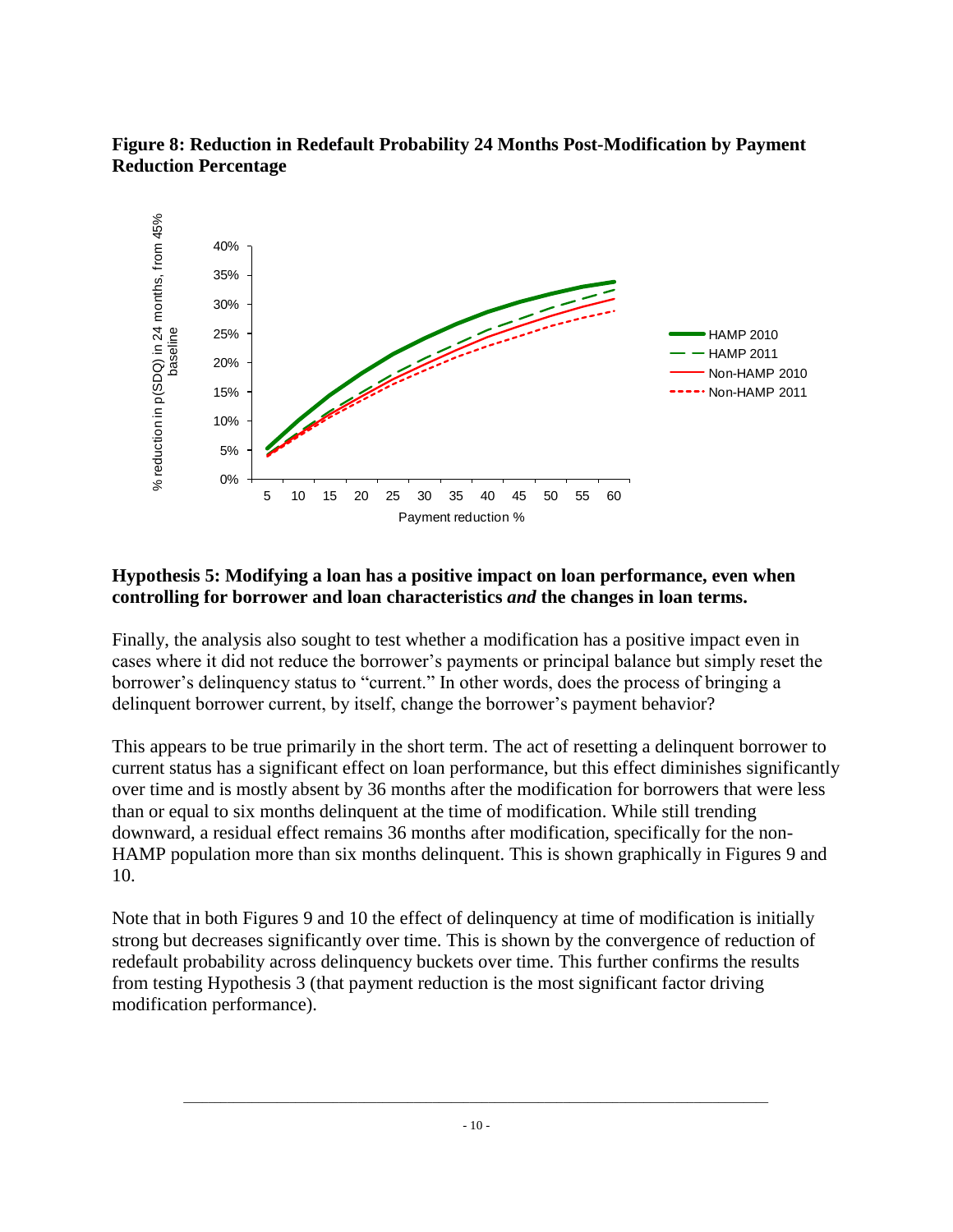

**Figure 9: Treatment Effect for 2010 HAMP Modifications by Delinquency at Time of Modification** 

**Figure 10: Treatment Effect for 2010 Non-HAMP Modifications by Delinquency at Time of Modification**